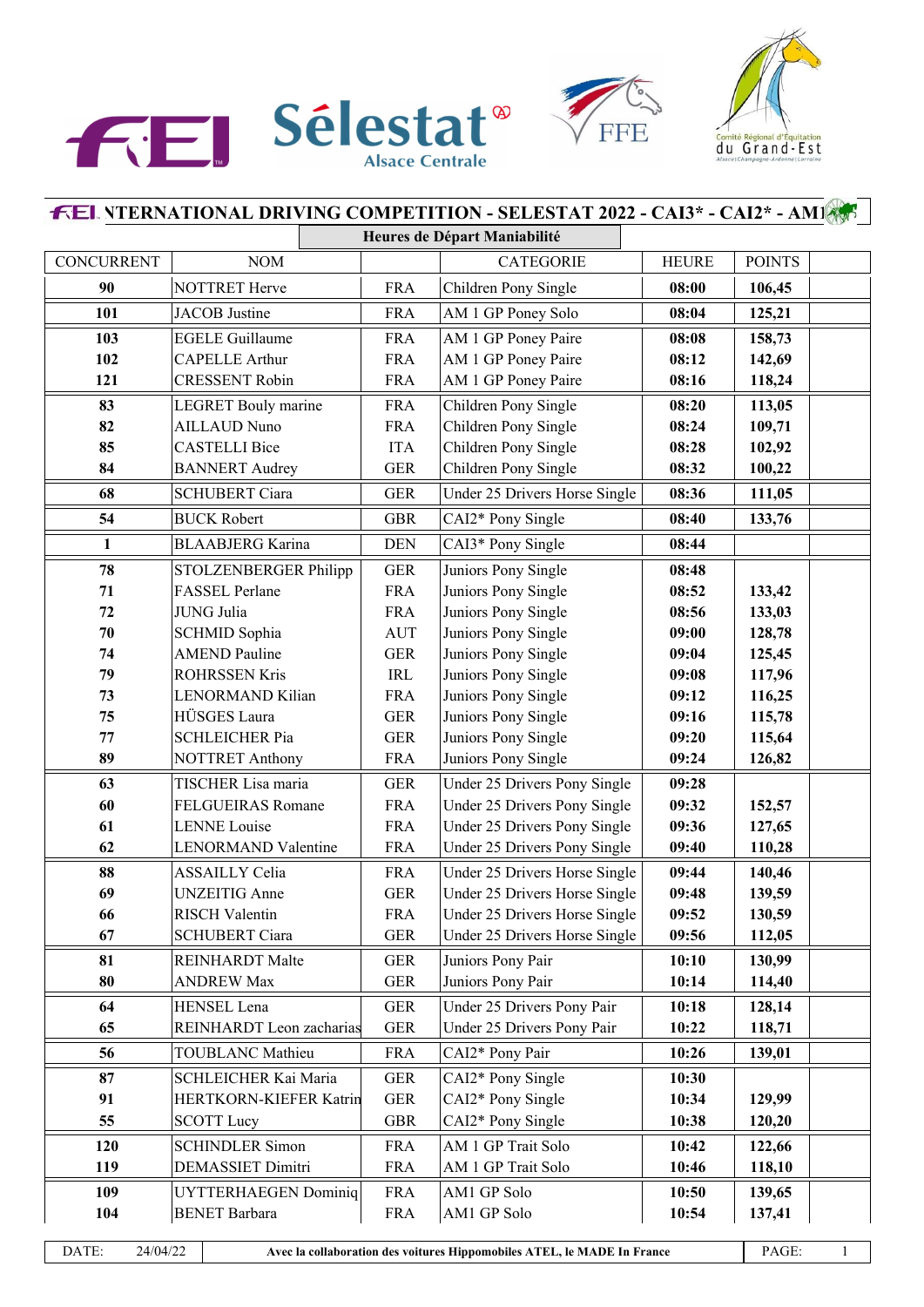





|                   |                         |                         |                                                                         | <b>FEL VTERNATIONAL DRIVING COMPETITION - SELESTAT 2022 - CAI3* - CAI2* - AM1455</b> |              |               |  |
|-------------------|-------------------------|-------------------------|-------------------------------------------------------------------------|--------------------------------------------------------------------------------------|--------------|---------------|--|
|                   |                         |                         |                                                                         | Heures de Départ Maniabilité                                                         |              |               |  |
| <b>CONCURRENT</b> | <b>NOM</b>              |                         |                                                                         | <b>CATEGORIE</b>                                                                     | <b>HEURE</b> | <b>POINTS</b> |  |
| 106               |                         | <b>FRACHON Florence</b> |                                                                         | AM1 GP Solo                                                                          | 10:58        | 136,77        |  |
| 108               | <b>LINSTER Cloe</b>     |                         |                                                                         | AM1 GP Solo                                                                          | 11:02        | 128,62        |  |
| 105               |                         | <b>BITARD</b> Michel    |                                                                         | AM1 GP Solo                                                                          | 11:06        | 124,09        |  |
| 110               | VANEL Lea               |                         | <b>FRA</b>                                                              | AM1 GP Solo                                                                          | 11:10        | 118,54        |  |
| 107               | <b>LENNE</b> David      |                         | <b>FRA</b>                                                              | AM1 GP Solo                                                                          | 11:14        | 118,05        |  |
| $\boldsymbol{9}$  | TISCHER Lisa maria      |                         | <b>GER</b>                                                              | CAI3* Pony Single                                                                    | 11:18        | 142,78        |  |
| $\overline{2}$    | <b>BLAABJERG</b> Karina |                         | <b>DEN</b>                                                              | CAI3* Pony Single                                                                    | 11:22        | 136,97        |  |
| 10                | HERNER Johan            |                         | <b>SWE</b>                                                              | CAI3* Pony Single                                                                    | 11:26        | 135,11        |  |
| 8                 | <b>GENKINGER Anna</b>   |                         | <b>GER</b>                                                              | CAI3* Pony Single                                                                    | 11:30        | 134,78        |  |
| 3                 | CHRISTMANN Anna         |                         | <b>FRA</b>                                                              | CAI3* Pony Single                                                                    | 11:34        | 127,84        |  |
| 92                | <b>KIEFER Edwin</b>     |                         | <b>GER</b>                                                              | CAI3* Pony Single                                                                    | 11:38        | 145,00        |  |
| 39                | <b>VERNAY Benoit</b>    |                         | <b>FRA</b>                                                              | CAI3* Horse Single                                                                   | 11:42        | 141,84        |  |
| 38                | OLIVE Jean michel       |                         | <b>FRA</b>                                                              | CAI3* Horse Single                                                                   | 11:46        | 138,73        |  |
| 26                | PHILIPPOT Laure         |                         | <b>BEL</b>                                                              | CAI3* Horse Single                                                                   | 11:50        | 130,68        |  |
| 21                | <b>BÖSCH</b> Alexander  |                         | <b>AUT</b>                                                              | CAI3* Horse Single                                                                   | 11:54        | 126,20        |  |
| 35                | LEFORT Claire           |                         | <b>FRA</b>                                                              | CAI3* Horse Single                                                                   | 11:58        | 123,72        |  |
| 114               | FREY Michel             |                         | <b>FRA</b>                                                              | AM1 GP Paire                                                                         | 13:00        | 171,58        |  |
| 115               | LINSTER Jean claude     |                         | <b>FRA</b>                                                              | AM1 GP Paire                                                                         | 13:04        |               |  |
| 118               | PINEL Xavier            |                         | <b>FRA</b>                                                              | AM1 GP Paire                                                                         | 13:08        | 146,68        |  |
| 111               | DA Silva theo           |                         | <b>FRA</b>                                                              | AM1 GP Paire                                                                         | 13:12        | 144,73        |  |
| 113               | <b>DUPONT</b> Gerard    |                         | <b>FRA</b>                                                              | AM1 GP Paire                                                                         | 13:16        | 139,33        |  |
| 117               | ORY Degomme mathieu     |                         | <b>FRA</b>                                                              | AM1 GP Paire                                                                         | 13:20        | 130,78        |  |
| 116               | <b>MURINGER Thierry</b> |                         | <b>FRA</b>                                                              | AM1 GP Paire                                                                         | 13:24        | 127,70        |  |
| 51                | <b>KENCK Patricia</b>   |                         | <b>FRA</b>                                                              | CAI3* Horse Pair                                                                     | 13:28        | 250,33        |  |
| 53                | <b>MALGET Claude</b>    |                         | <b>LUX</b>                                                              | CAI3* Horse Pair                                                                     | 13:32        | 157,47        |  |
| 52                | <b>VOGEL Francois</b>   |                         | <b>FRA</b>                                                              | CAI3* Horse Pair                                                                     | 13:36        | 156,80        |  |
| 50                | <b>DELMAS</b> Diane     |                         | <b>FRA</b>                                                              | CAI3* Horse Pair                                                                     | 13:40        | 151,84        |  |
| 49                | <b>BÖSCH</b> Stefan     |                         | <b>AUT</b>                                                              | CAI3* Horse Pair                                                                     | 13:44        | 136,45        |  |
| 112               | DEMAZIERE Jean luc      |                         | <b>FRA</b>                                                              | AM1 GP Paire                                                                         | 13:48        | 151,99        |  |
| 11                | <b>POTTIER Hughes</b>   |                         | <b>BEL</b>                                                              | CAI3* Pony Pair                                                                      | 14:02        |               |  |
| 15                | <b>SNOW Averina</b>     |                         | <b>GBR</b>                                                              | CAI3* Pony Pair                                                                      | 14:06        | 160,60        |  |
| 14                | SELLE Jean frederic     |                         | <b>FRA</b>                                                              | CAI3* Pony Pair                                                                      | 14:10        | 157,73        |  |
| 18                | <b>LAPLUME</b> Claudine |                         | <b>LUX</b>                                                              | CAI3* Pony Pair                                                                      | 14:14        | 156,82        |  |
| 17                | ROHRSSEN Annika         |                         | IRL                                                                     | CAI3* Pony Pair                                                                      | 14:18        | 149,50        |  |
| 12                | <b>JEANSON</b> Antoine  |                         | <b>FRA</b>                                                              | CAI3* Pony Pair                                                                      | 14:22        | 147,41        |  |
| 16                | <b>KOHLWEISS Birgit</b> |                         | <b>GER</b>                                                              | CAI3* Pony Pair                                                                      | 14:26        | 138,75        |  |
| 58                | OLIVE Jean michel       |                         | <b>FRA</b>                                                              | CAI2* Horse Single                                                                   | 14:30        | 137,59        |  |
| 59                | <b>VERNAY Benoit</b>    |                         | <b>FRA</b>                                                              | CAI2* Horse Single                                                                   | 14:34        | 128,39        |  |
| 32                | AILLAUD Magalie         |                         | <b>FRA</b>                                                              | CAI3* Horse Single                                                                   | 14:38        |               |  |
| 45                | <b>SCHILTZ Franz</b>    |                         | <b>LUX</b>                                                              | CAI3* Horse Single                                                                   | 14:42        |               |  |
| 47                | THIBAUT-MCCAW Maureen   |                         | <b>LUX</b>                                                              | CAI3* Horse Single                                                                   | 14:46        |               |  |
| 34                | <b>GARCIA</b> Didier    |                         | <b>FRA</b>                                                              | CAI3* Horse Single                                                                   | 14:50        | 169,88        |  |
| 86                | GÄNSHIRT Fabian         |                         | <b>GER</b>                                                              | CAI3* Horse Single                                                                   | 14:54        | 163,26        |  |
| 24                | <b>LEJEUNE</b> Etienne  |                         | <b>BEL</b>                                                              | CAI3* Horse Single                                                                   | 14:58        | 158,52        |  |
| DATE:             | 24/04/22                |                         | Avec la collaboration des voitures Hippomobiles ATEL, le MADE In France |                                                                                      | PAGE:        | 2             |  |